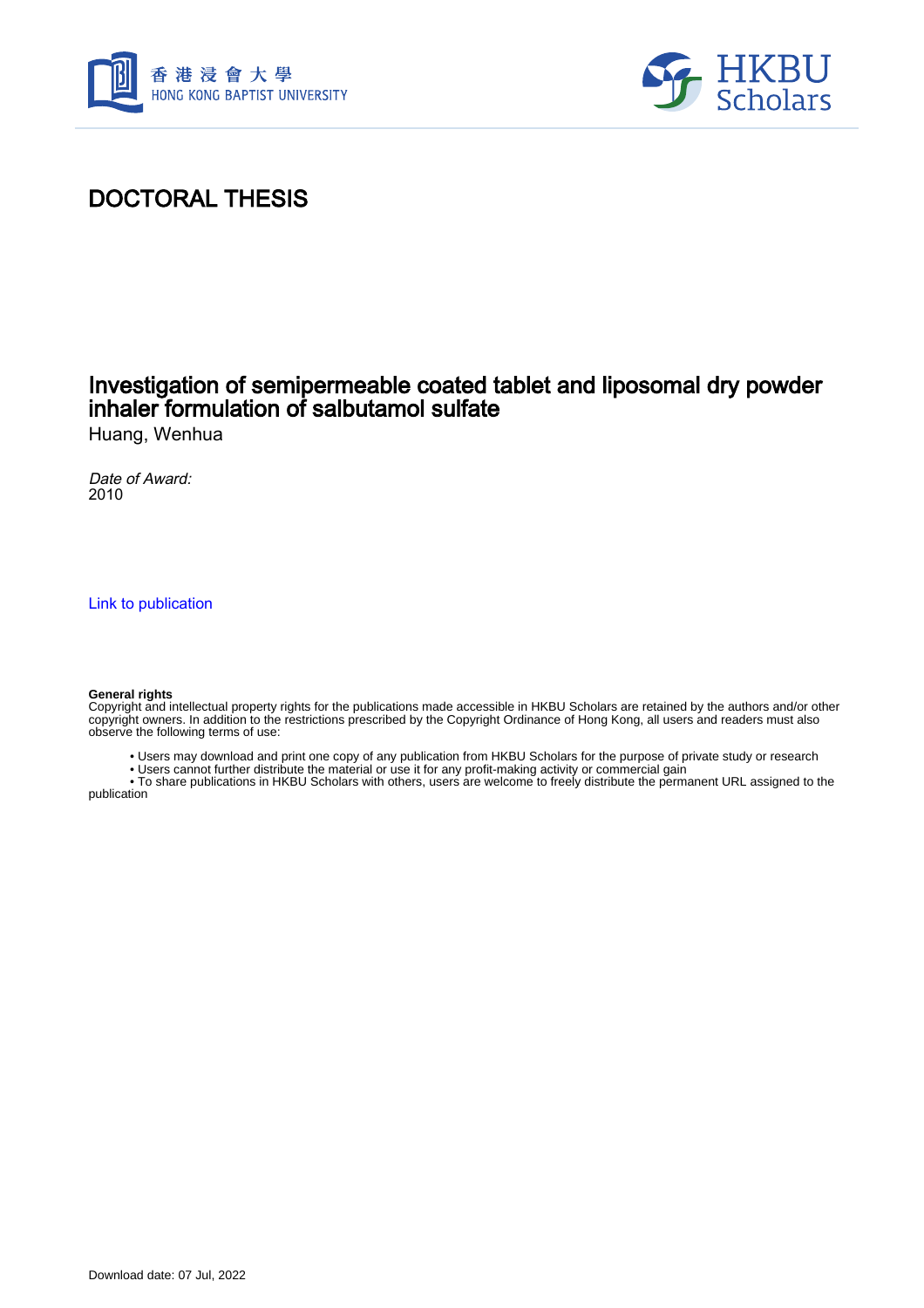# **Investigation of Semipermeable Coated Tablet and Liposomal Dry Powder Inhaler Formulation of Salbutamol Sulfate**

**Huang Wenhua**

**A thesis submitted in partial fulfillment of the requirements**

**for the degree of**

**Doctor of Philosophy**

**Principal Supervisor: Dr. Yang Zhijun**

**Hong Kong Baptist University**

**September 2010**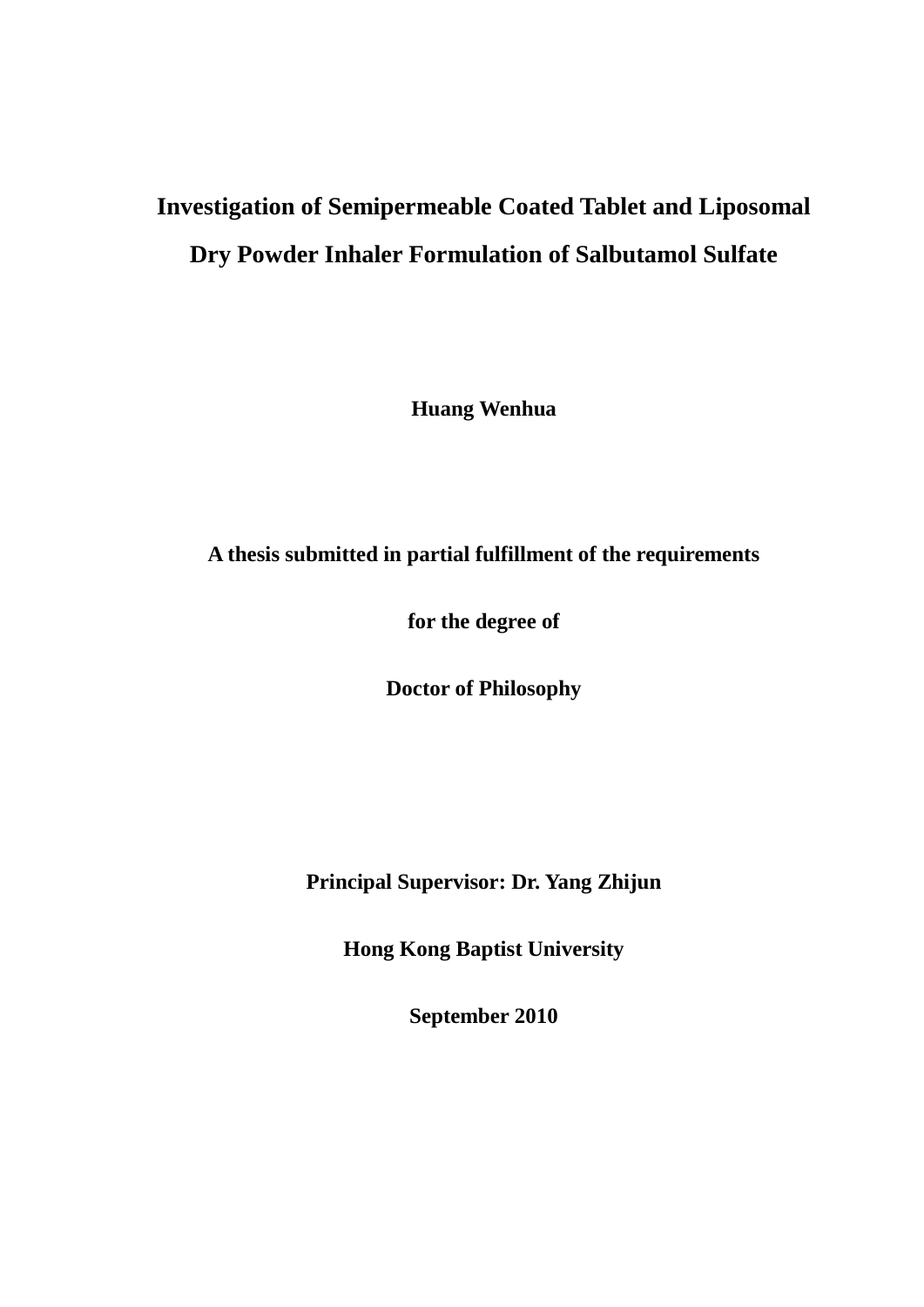### **ABSTRACT**

Asthma is a chronic disease that affects about 300 million patients' airways in the world. The main objective of my study is to develop the dosage forms which can be controlled released for treating the disease of asthma. Salbutamol (SB) and Salbutamol sulphate (SBS) are selected as the model drugs. First, the bilayer semipermeable film-coated tablets were prepared. The effects of excipients on drug release were investigated. The results showed that the release speed of SBS from the tablets was depended on the complex factors of osmotic pressure, swelling, viscosity and solubility. However, it was hard to control the release speed of SBS within a desirable range and it was hard to control the onset time of inhibiting the asthma with this kind of tablets. To overcome these problems, we develop a formulation of liposomal SBS dry powder inhalers by applying the advantage of liposomes that can act as a sustained release reservoir for drug. Liposomes of high encapsulation efficiency (more than 80% before lyophilization and about 45% after dehydration-rehydration) were prepared by a vesicular phospholipid gel (VPGs) technique. SBS VPGs liposomes were subjected to lyophilization using different kinds of cryoprotectants in various mass ratios. Coarse lactose (63-106 μm) in different mass ratios was used as a carrier. Magnesium stearate (0.5%) was added as a lubricant. The dry liposomal powders were then crushed by ball milling and sieved through a 400-mesh sieve to control the mean particle size at about 10 μm. The effects of different kinds of cryoprotectants and the amount of lactose carrier on the fine particle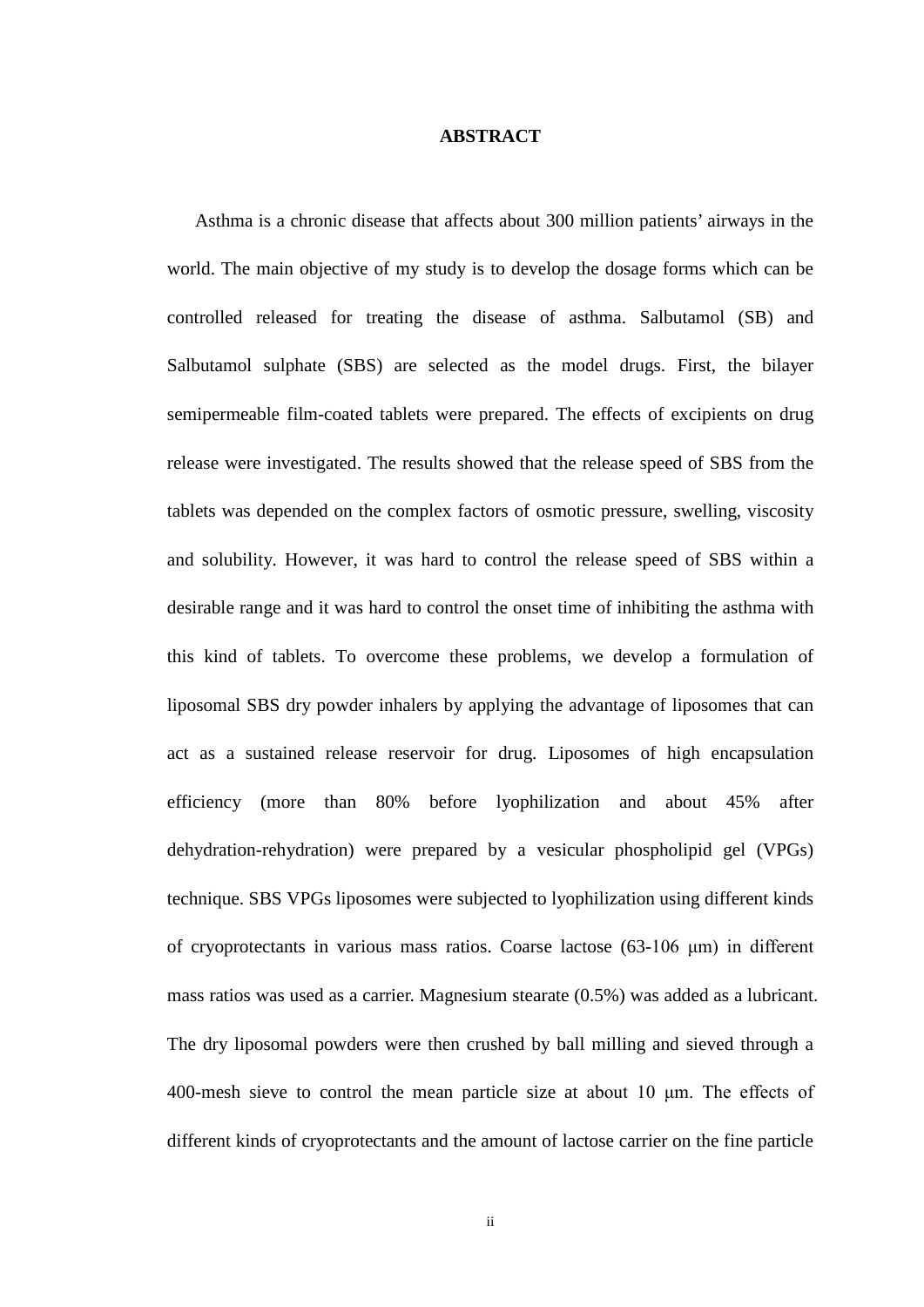fraction (FPF) of SBS  $(\leq 5 \text{ \mu m})$  were investigated. The results showed that the developed formulation of liposomal dry powder inhaler was obtained using lactose as a cryoprotectant with a mass ratio of lyophilized powder to carrier lactose at 1:5; 0.5% magnesium stearate was used as a lubricant. The value of FPF for SBS was  $41.51 \pm$ 2.22% for this formulation. Sustained release of SBS from the VPGs liposomes was found in the *in vitro* release study. Preliminary *in vivo* study of VPGs liposomes of SBS on guinea pigs showed that, compared with commercial SBS preparation, SBS liposomes exerted an anti-asthmatic effect for more than 9 hours after pulmonary administration. The results offer the promising possibility of localized pulmonary delivery of liposomal SBS.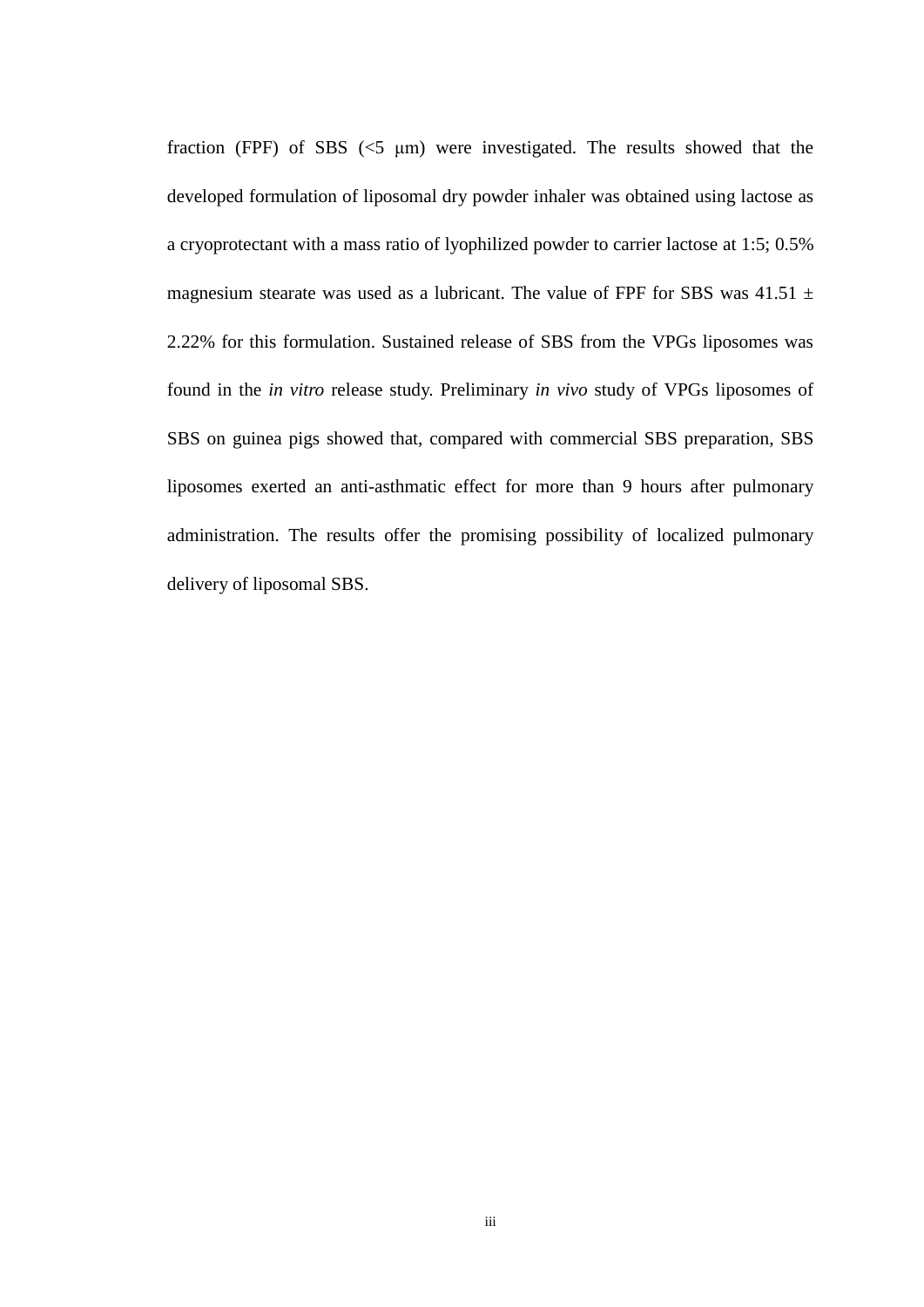## **TABLE OF CONTENTS**

| 1.2 The Selected Model Drug of Salbutamol and Salbutamol Sulfate13 |
|--------------------------------------------------------------------|
| 1.2.1 The Background of Salbutamol and Salbutamol Sulfate13        |
|                                                                    |
|                                                                    |
|                                                                    |
|                                                                    |
|                                                                    |
|                                                                    |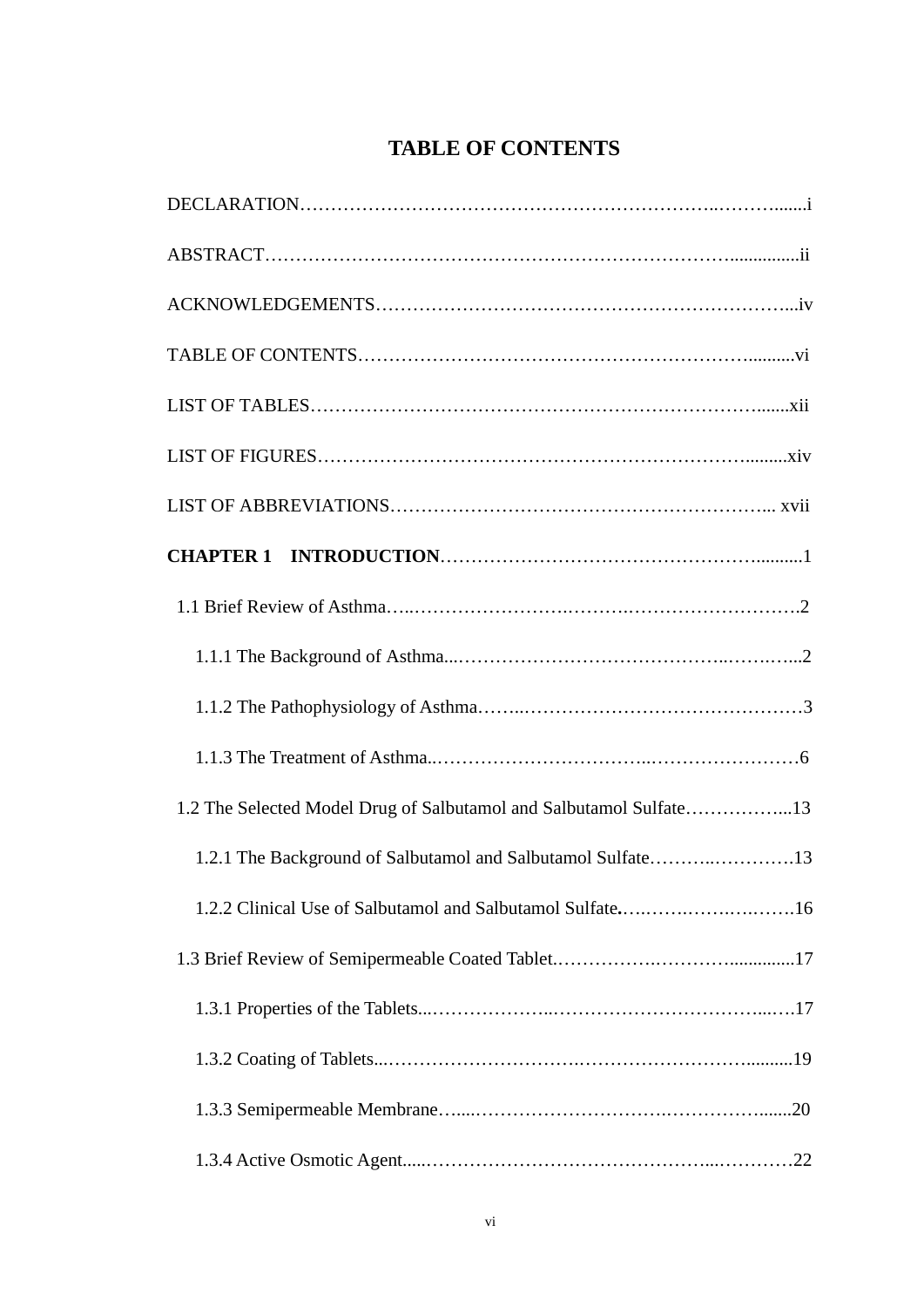| 1.4.5 Mechanism of Transportation Through Liposomes35                      |
|----------------------------------------------------------------------------|
|                                                                            |
|                                                                            |
|                                                                            |
|                                                                            |
|                                                                            |
|                                                                            |
|                                                                            |
| 1.5.4.2 Scanning Electron Microscopy Photomicrograph and Image Analysis.47 |
|                                                                            |
|                                                                            |
|                                                                            |
|                                                                            |
|                                                                            |
| <b>CHAPTER 2 THE TIMING OF COMPLEX FACTORS ON SBS RELEASE</b>              |
|                                                                            |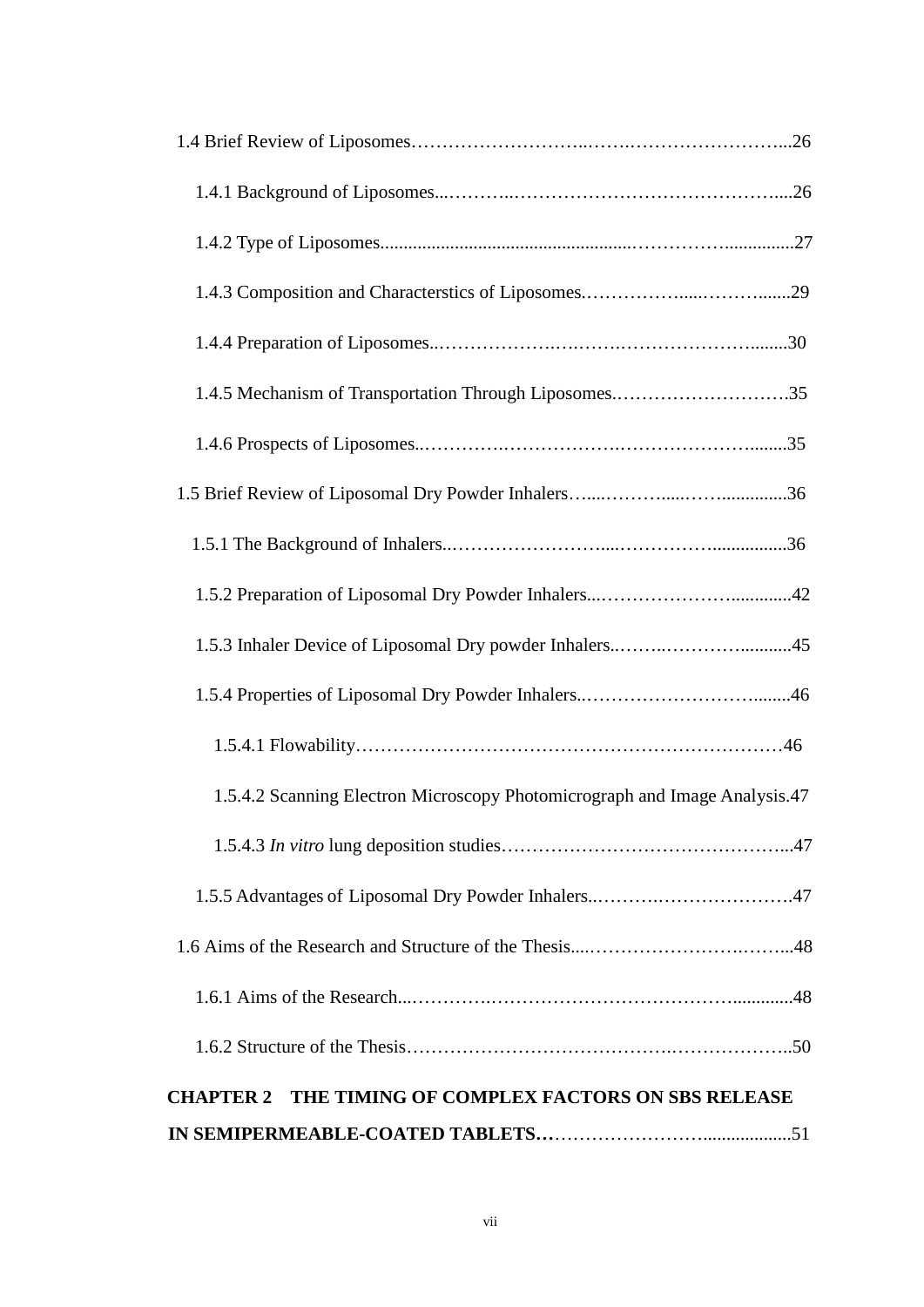| THE PREPARATION AND CHARACTERISTIC<br>CHAPTER 3<br>OF |
|-------------------------------------------------------|
|                                                       |
|                                                       |
|                                                       |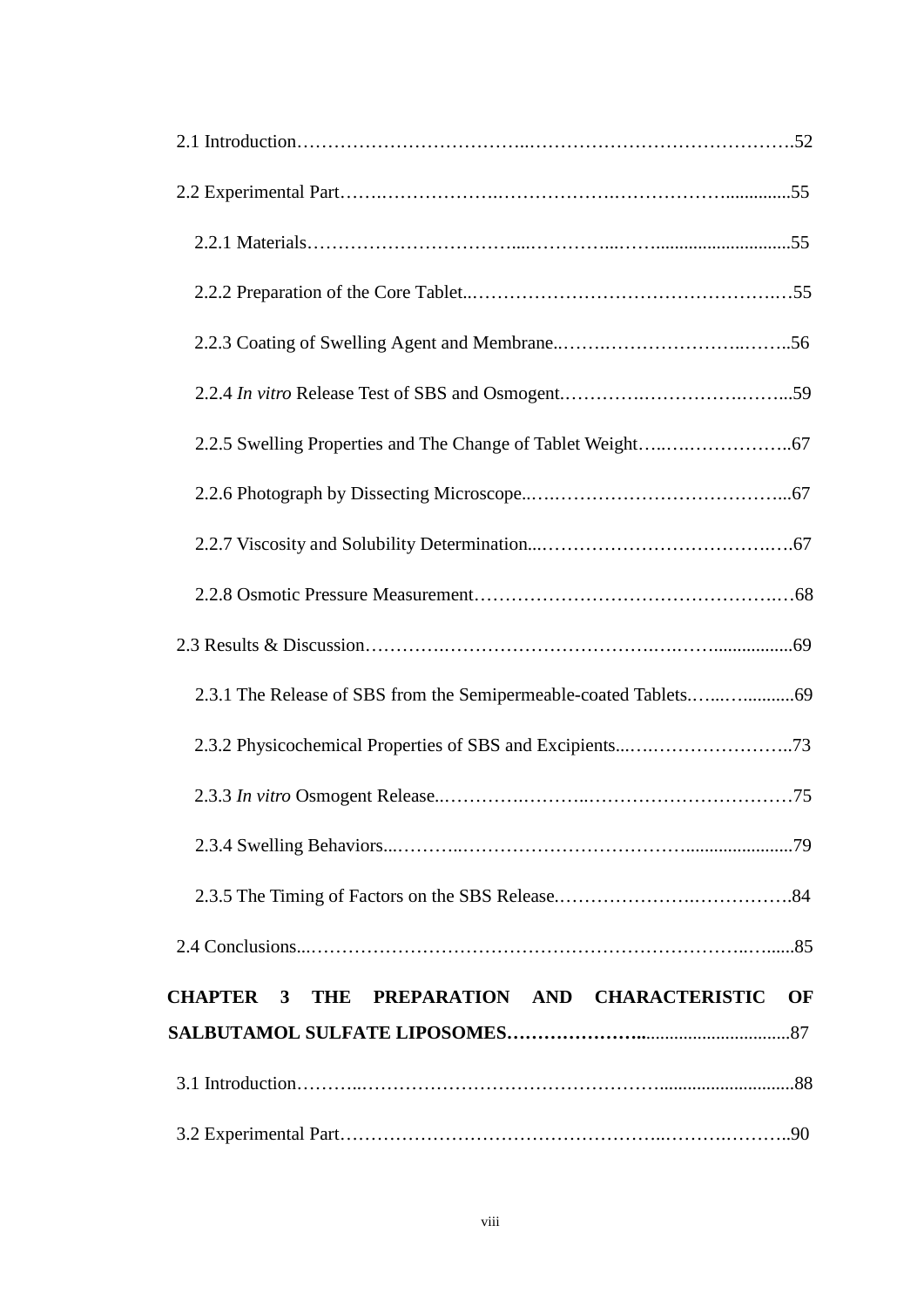| 3.2.4 Determination of Drug Encapsulation Efficiency in Liposomes92            |
|--------------------------------------------------------------------------------|
| 3.2.5 Transmission Electron Microscope Observation of Liposomes93              |
|                                                                                |
|                                                                                |
| 3.3.1 Vesicle Size, Zeta Potential and Encapsulation Efficiency of Liposomes96 |
| 3.3.1.1 Liposomes Prepared by Film Dispersion Method96                         |
| 3.3.1.2 Liposomes Prepared by Vesicular Phospholipid Gels Method102            |
|                                                                                |
| 3.3.2.1 Liposomes Prepared by Film Dispersion Method105                        |
| 3.3.2.2 Liposomes Prepared by Vesicular Phospholipid Gels Method106            |
|                                                                                |
| 3.3.3.1 Liposomes Prepared by Film Dispersion Method108                        |
| 3.3.3.2 Liposomes Prepared by Vesicular Phospholipid Gels Method111            |
|                                                                                |
| <b>CHAPTER 4 DEVELOPMENT OF LIPOSOMAL SALBUTAMOL SULFATE</b>                   |
|                                                                                |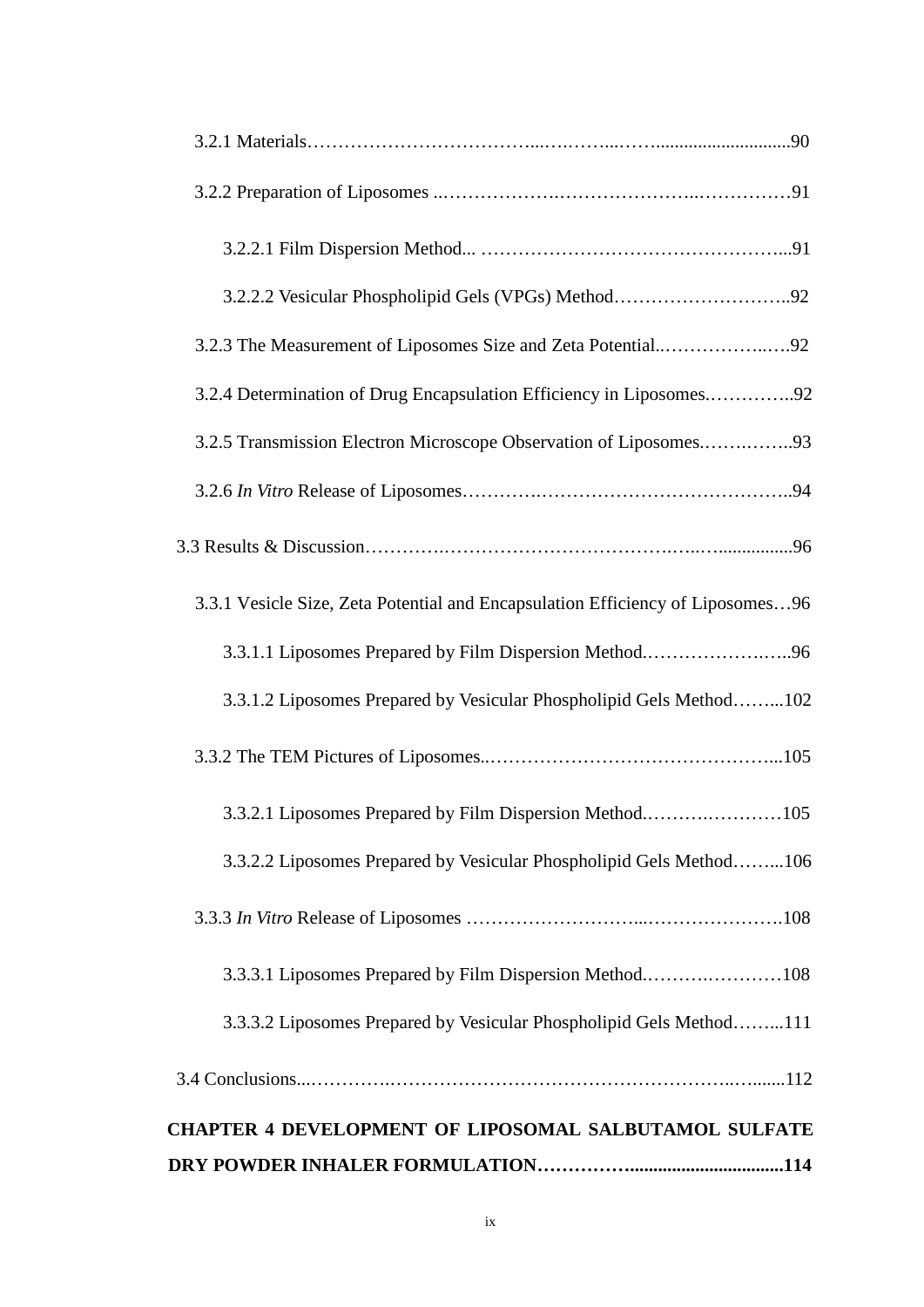| 4.2.2 Preparation and Dilution of Vesicular Phospholipid Gels117    |
|---------------------------------------------------------------------|
|                                                                     |
| 4.2.4 Development of Liposomal Dry Powder Inhaler Formulations118   |
| 4.2.5 Determination of SBS Encapsulation Efficiency in Liposomes119 |
|                                                                     |
|                                                                     |
|                                                                     |
|                                                                     |
|                                                                     |
|                                                                     |
|                                                                     |
|                                                                     |
| 4.3.3 Development of Liposomal Dry Powder Inhaler Formulations127   |
|                                                                     |
| <b>CHAPTER 5 PRELIMINARY PHARMACOKINETIC</b><br><b>AND</b>          |
| PHARMACODYNAMICS STUDY OF VPGS LIPOSOMES<br>OF                      |
|                                                                     |
|                                                                     |
|                                                                     |